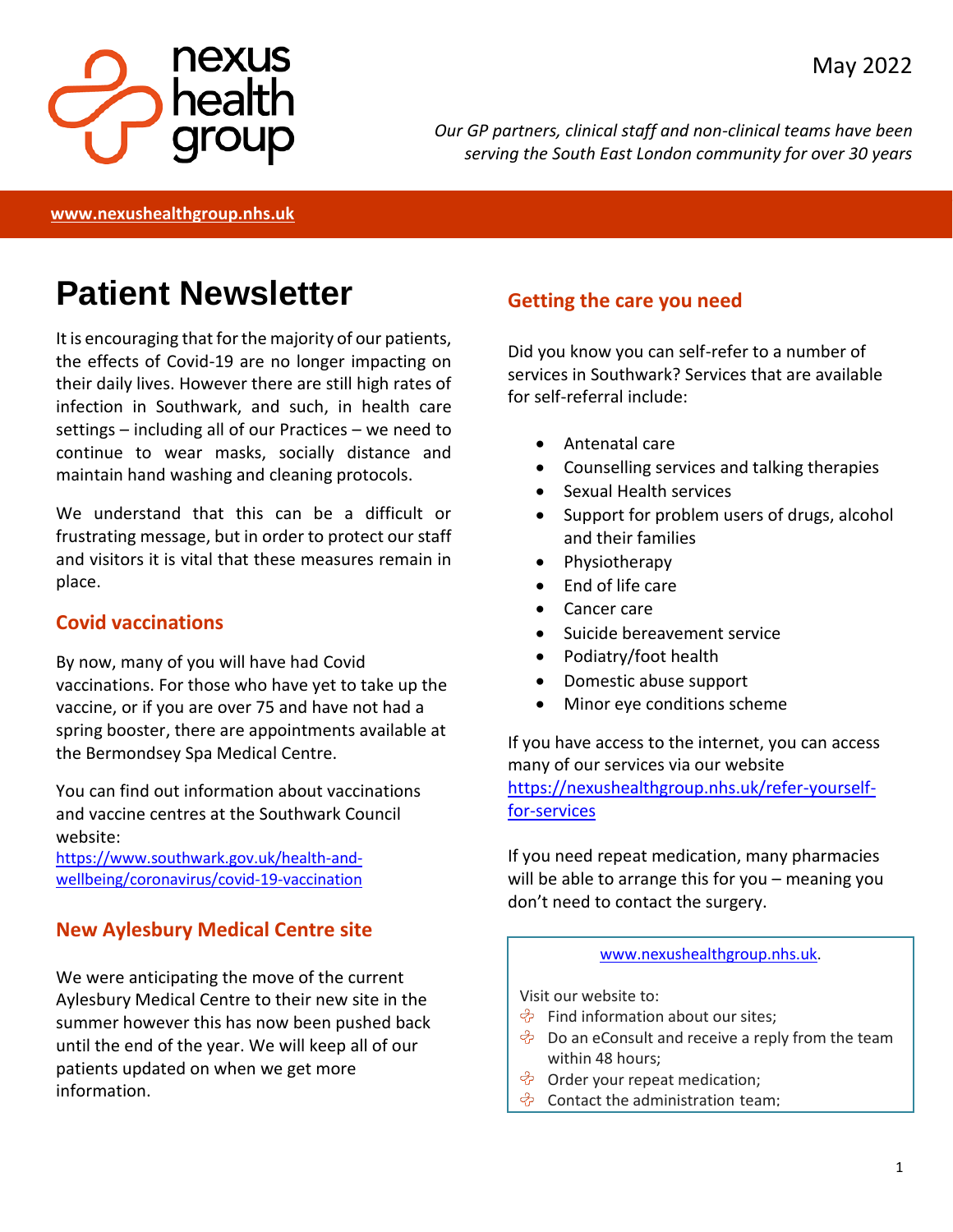

### **IMPORTANT INFORMATION**

Please note that all of our sites will be closed on **Thursday 2 and Friday 3 June** for the Queens Jubilee bank holiday weekend. During this time you will not be able to contact your practice.

#### **Platinum Jubilee Bank holiday pharmacy availability:**

Below is a list of pharmacies that will be open in Southwark for the Bank Holidays 2 and 3 June 2022. It is important to note that Saturday 4 June and Sunday 5 June 2022 are not bank holidays, however, there will be some pharmacies who normally open who will be closed on this day.

If you wish to double check your usual pharmacy opening hours, you can search at nhs.uk find a [pharmacy](https://www.nhs.uk/service-search/pharmacy/find-a-pharmacy) or call NHS 111.

| Pharmacy name | <b>Address</b>          | <b>Telephone</b> | Thursday 2    | Friday 3       |
|---------------|-------------------------|------------------|---------------|----------------|
|               |                         | number           | opening hours | opening hours. |
| Jamaica Road  | 182 Jamaica Road, North | 020 7237 3483    | 10:00-14:00   | 10:00-14:00    |
| Pharmacy      | Southwark SE16 4RT      |                  |               |                |
| Vale Pharmacy | 104 Grove Vale, East    | 020 8299 1103    | 10:00-14:00   | 10:00-14:00    |
|               | Dulwich SE22 8DR        |                  |               |                |
| <b>Boots</b>  | Unit 8-11 Hays Galleria | 020 7407 4276    | 11:00-17:00   | 11:00-17:00    |
|               | Counter Street SE1 9HD  |                  |               |                |

#### **Platinum Jubilee Bank holiday weekend: accessing your NHS services**

As south east London prepares for the Queen's Platinum Jubilee celebrations between 2-5 June, the NHS is gearing up to provide help and care to anyone in south east London who may need it over the bank holiday weekend.

You can find out more information about accessing your NHS services by clicking on this link: [Platinum Jubilee bank holiday weekend in south east London: Accessing your NHS services](https://selondonccg.nhs.uk/news/platinum-jubilee-bank-holiday-weekend-in-south-east-london-accessing-your-nhs-services/) - South East London [CCG \(selondonccg.nhs.uk\)](https://selondonccg.nhs.uk/news/platinum-jubilee-bank-holiday-weekend-in-south-east-london-accessing-your-nhs-services/)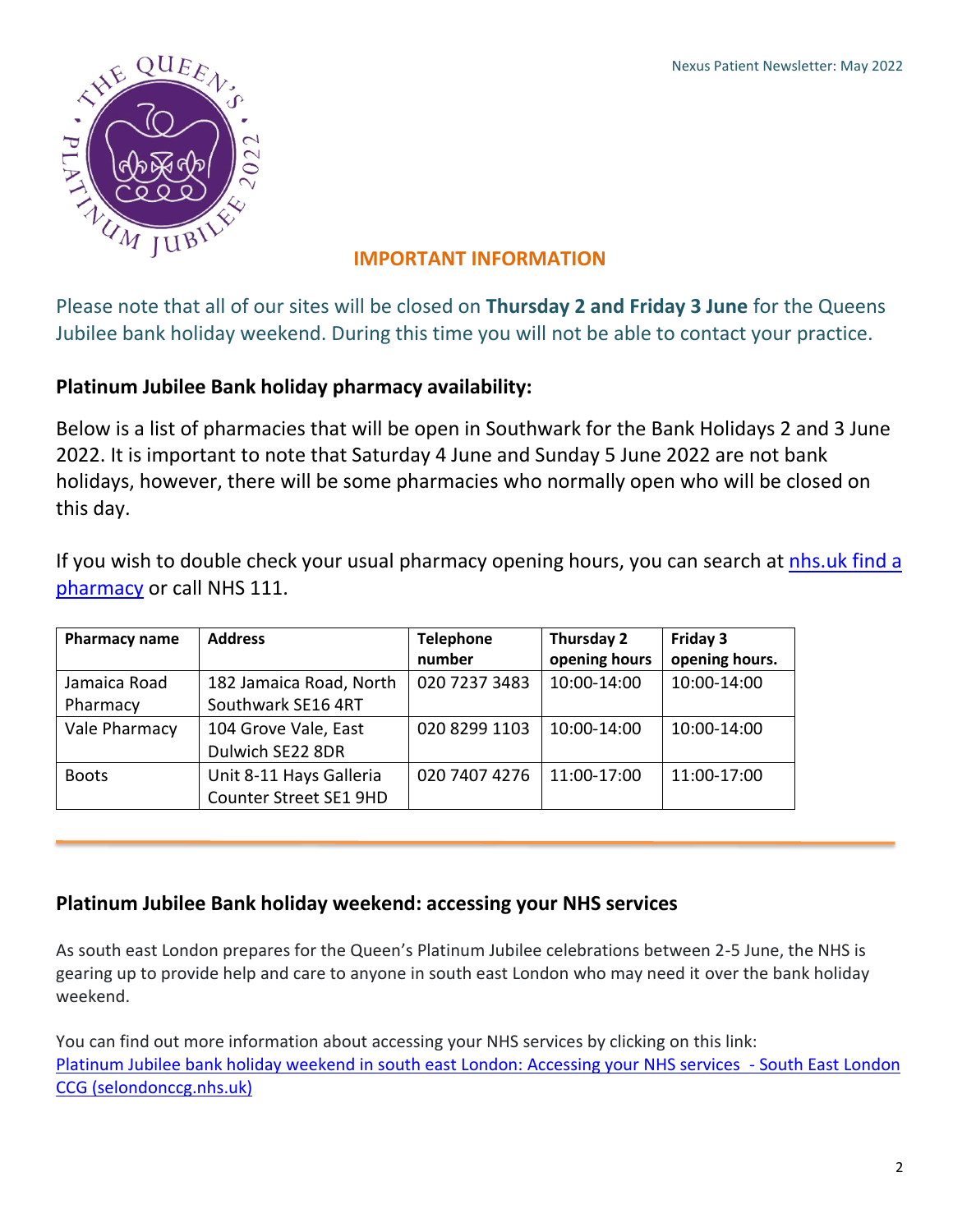#### **Nexus Patient Participation Group**

#### *What is the purpose of our PPG?*

- $\hat{\mathcal{P}}$  To share information about our organisation, our services and our delivery in the future.
- $\hat{\mathcal{P}}$  For Nexus to understand the patients point of view and to encourage feedback.
- $\Diamond$  Encourage a spirit of self help and support amongst patients to improve their health and well being.

#### *What do PPG members do?*

- $\hat{\mathcal{P}}$  Attend your practice and Nexus wide meetings.
- $\hat{\mathcal{P}}$  Share your views and participate in discussions around the services we offer and how we are working with partners in Southwark.
- $\Diamond$  Click [here](https://nexushealthgroup.nhs.uk/patient-participation-groups) to sign up to your practice PPG

At our last PPG meeting we discussed:

- **1. The Aylesbury Medical Centre** update on plans for move and rename.
- **2. The New Site Management Team**  your site management teams are as follows:
	- **a. Princess Street Practice and Manor Place Surgery**
		- Cluster Service Manager: Uzma Rana
		- Site Manager for Princess Street Practice: Lance Bullerdick
		- Site Manager for Manor Place Surgery: Patricia Toohey.
	- **b. Aylesbury Medical Centre, Dun Cow Surgery, Commercial Way Surgery and Sir John Kirk Close Surgery**
		- Cluster Service Manager: Sharon Coleman
		- Site Manager for Aylesbury Medical Centre: Joanne Tolster
		- Site Manager for Dun Cow Surgery: Ann Gibson
		- Site Manager for Sir John Kirk Close Surgery and Commercial Way: Kevin Olayiwola
	- **c. Decima Street Surgery, Artesian Medical Centre and Surrey Docks Medical Centre**
		- Cluster Service Manager: Jawad Al Hairi
		- Site Manager for Decima Street Surgery and Artesian Medical Centre: Cemene Fraser
		- Site Manager for Surrey Docks Medical Centre: Rosaline Gourde

#### Our next PPG will take place on **Tuesday 19 July at 1600.**

We continue to hold these meetings virtually.

Joining instructions will be sent to members before the event.

**\***Please note that this meeting is not a forum for individual complaints or single issues.

Discussion items will be confirmed and shared with members closer to the event.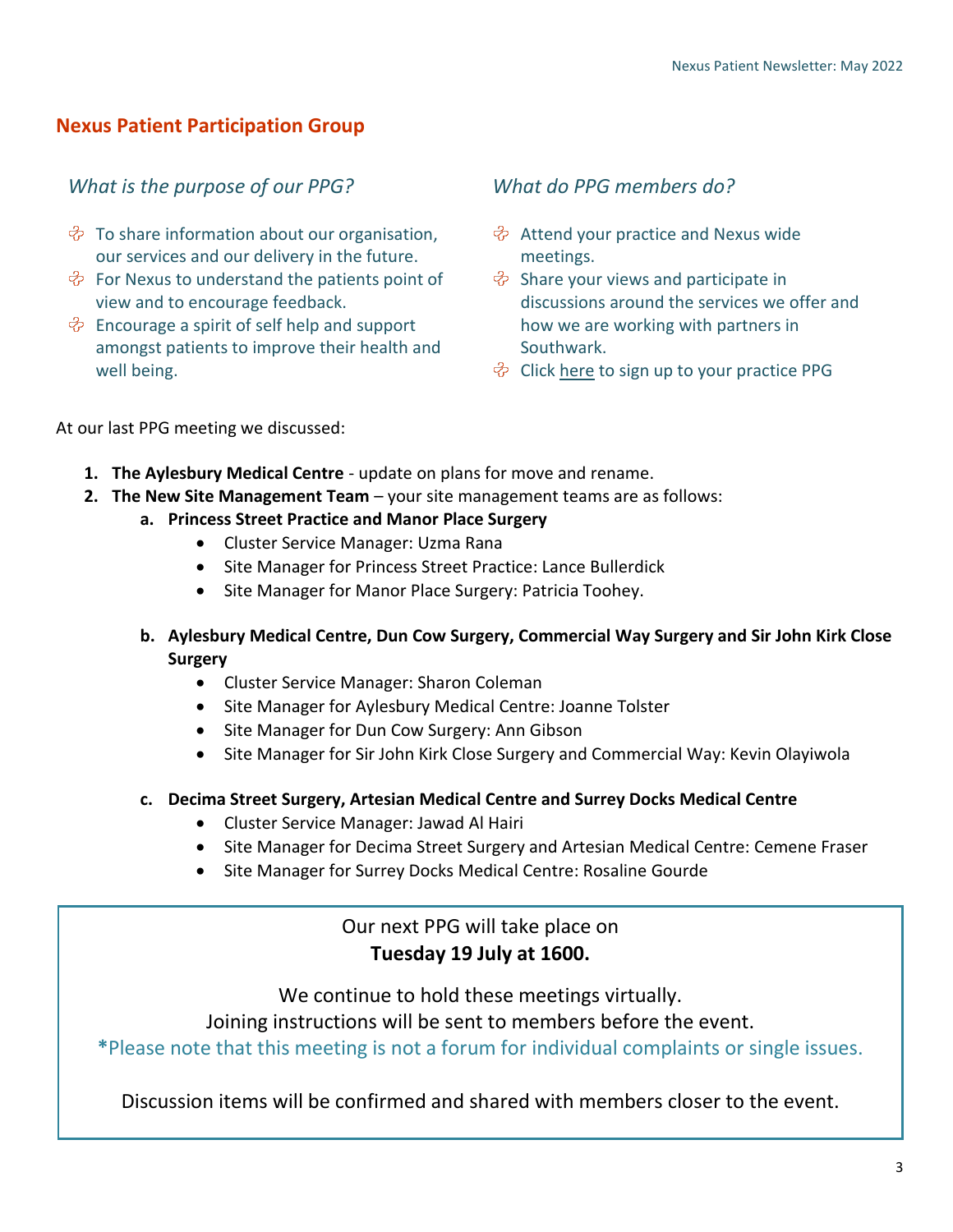## **Protecting your children against measles**

# **Did you know that measles outbreaks are more likely in inner London areas like Southwark?**

# **2-before-2**

All children need two MMR (Measles, Mumps and Rubella) vaccines before the age of two. If you are responsible for a child, please book:

- Their first MMR vaccine at **1 year of age**
- Their second MMR vaccine at **18 months of age**

Contact your registered practice and ask for a Nurse appointment. We can also book evening and weekend appointments for childhood vaccines at local clinics.

## **Dementia and Alzheimer's resources**

If you or someone close to you has had a dementia or alzheimer's related diagnosis, there are lots of resources available to you.

- **[Southwark Dementia Action Alliance](https://www.dementiaaction.org.uk/local_alliances/8628_southwark_dementia_action_alliance)**
- [Alzheimer's society](https://www.alzheimers.org.uk/about-dementia/types-dementia/alzheimers-disease)
- [Dementia UK](https://www.dementiauk.org/understanding-dementia/prevention-and-risk-factors/)
- [NHS: Living well with dementia](https://www.nhs.uk/conditions/dementia/living-well-with-dementia/)  dementia guide